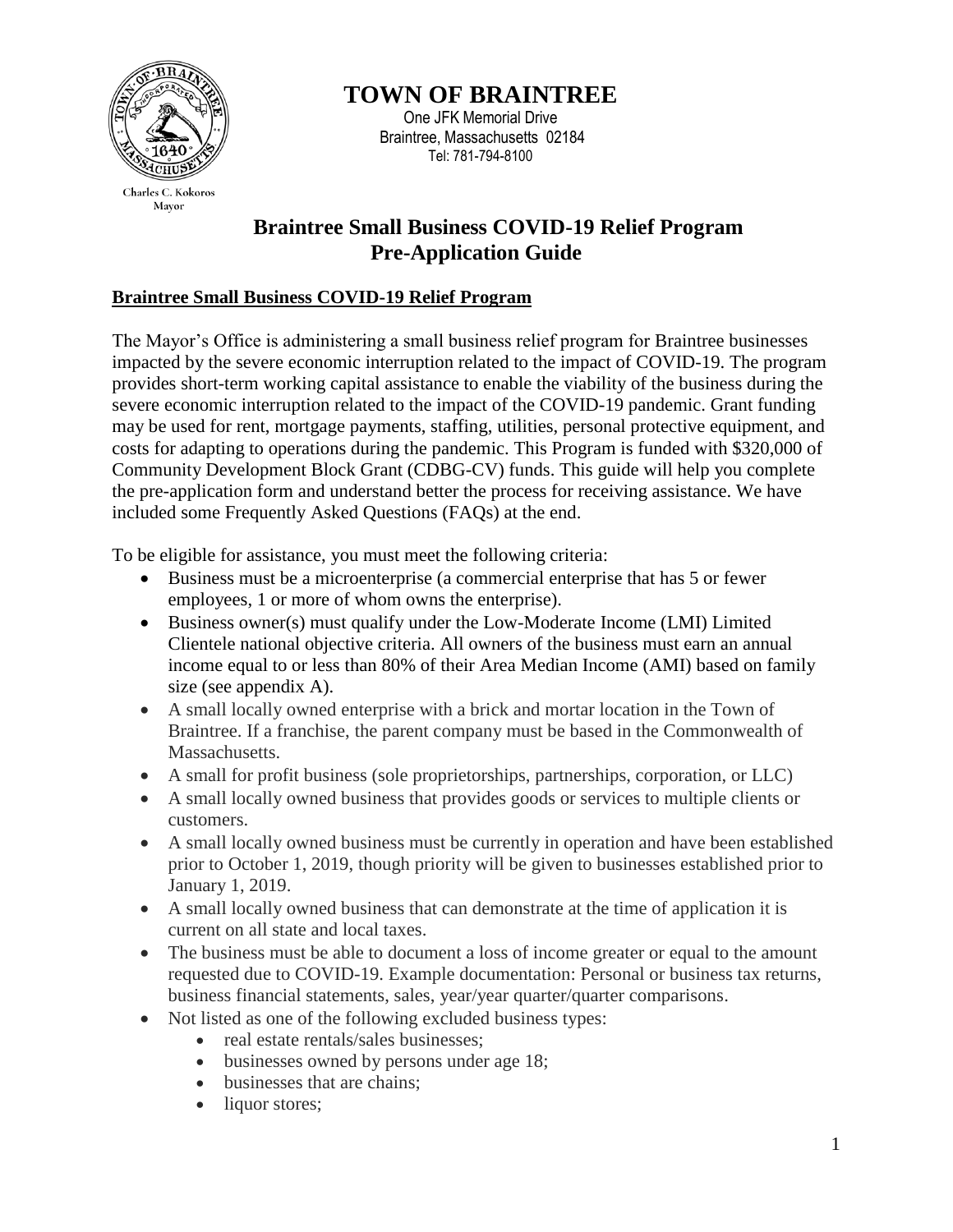- weapons/firearms dealers;
- lobbyists; or
- cannabis-related businesses.

Requirements of any grant award:

- Business owners must provide income verification.
- The grant is to be used for payment of rent, mortgage payments, staffing, utilities, personal protective equipment, and costs for adapting to operations during the pandemic. The maximum total grant award to any small business is \$10,000.
- Documented loss equal to or greater than the requested assistance due to COVID-19.
- Only one micro business per owner is eligible for submitting an application. Multiple applications from co-owners or others affiliated with a previously submitted application will not be awarded.
- Grant funds will be advanced to the business to pay for eligible costs, and documentation of what the grant funds paid must be provided to the Town within 30 - 45 days.
- Grant funds cannot be used to reimburse costs paid by another source. The business will be required to submit a signed Duplication of Benefits Certification for CDBG-CV Funds Form (Appendix A of Final Application).

The Town will award and disburse grants based upon eligibility criteria on a first come, first served basis until available funds are exhausted. If you meet the eligibility criteria, a representative from the Town will contact you via e-mail to complete a full application and submit the necessary back up documentation. Failure to provide accurate information in the preapplication may result in your removal from the program at this stage. Also, failure to respond to staff in a timely fashion may result in your removal from the program and reallocation of your assistance to another eligible business. Once you have completed the final application and submitted all necessary documentation, you will be eligible to receive assistance in the amount of up to \$10,000.00.

If you need assistance completing the form, you may contact the Mayor's Office at 781-794 8100 o[r](mailto:covidrelief@town.arlington.ma.us) [smallbusinessrelief@braintreema.gov](mailto:smallbusinessrelief@braintreema.gov) - please include your name, address, and phone number.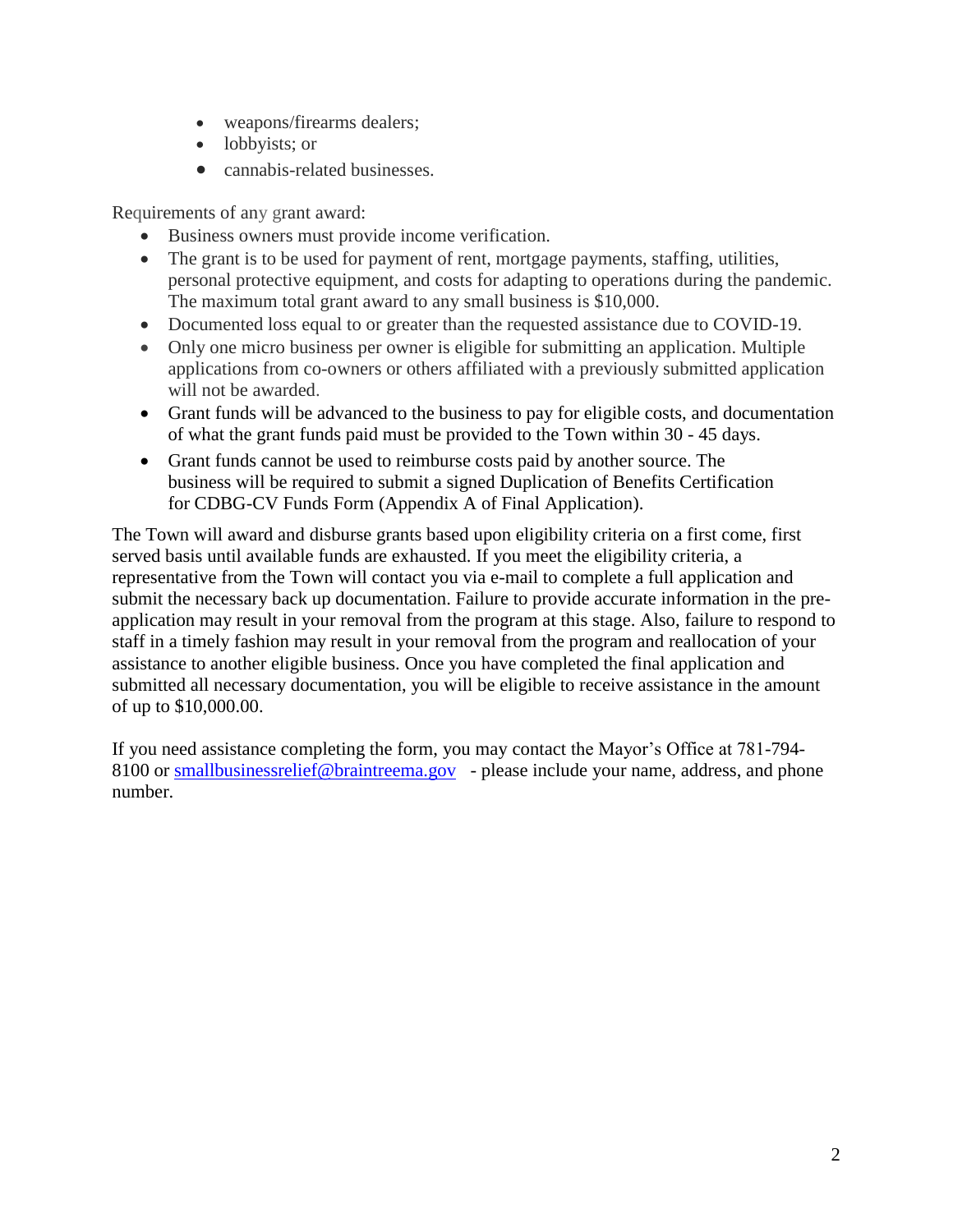#### **Appendix A**

"Low- to moderate-income" is no more than 80% of the Area Median Income, based on current income, as determined by the U.S. Department of Housing and Urban Development. The income limit is based on the number of people living in your household, including any roommates, children, and immediate or extended family living with you. Business owner may live outside of Braintree area. Please see https://www.huduser.gov/portal/datasets/il/il2020/select\_Geography.odn for income limits for your city of residence.

Income Limits for the Boston-Cambridge-Quincy, MA-NH HUD Metro FMR Area for FY2020:

| <b>Household Size</b> | <b>Household Income</b><br>Limit |
|-----------------------|----------------------------------|
| <b>1 PERSON</b>       | <b>Less than \$67,400</b>        |
| <b>2 PERSONS</b>      | Less than \$77,000               |
| <b>3 PERSONS</b>      | <b>Less than \$86,650</b>        |
| <b>4 PERSONS</b>      | <b>Less than \$96,250</b>        |
| <b>5 PERSONS</b>      | <b>Less than \$103,950</b>       |
| <b>6 PERSONS</b>      | <b>Less than \$111,650</b>       |
| <b>7 PERSONS</b>      | Less than \$119,350              |
| <b>8 PERSONS</b>      | <b>Less than \$127,050</b>       |

# **Frequently Asked Questions (FAQs)**

# *1. Who is eligible for Braintree Small Business COVID-19 Relief Program? What type of assistance will Ireceive?*

Businesses that have been impacted by the severe economic interruption related to the impact of the COVID-19 pandemic are eligible. The business must be a microenterprise (a commercial enterprise that has 5 or fewer employees, 1 or more of whom owns the enterprise). The business owner(s) must qualify under the Low-Moderate Income (LMI) Limited Clientele national objective criteria. All owners of the business must earn an annual income equal to or less than 80% of the Area Median Income (AMI) based on family size. Business that meet the eligibility criteria will receive assistance in the amount of up to \$10,000 through the Braintree Small Business COVID-19 Relief Program.

#### *2. What do I need to do if I'm eligible? What documents do I need to provide?*

If you are eligible, you will be required to submit documents to the Town to verify your eligibility and to help us provide you with business assistance. Businesses will be asked to provide a copy of their lease/rental agreement, information about their monthly expenses, information about their employees and proof of household income (see question 7), and personal or business tax returns, business financial statements, sales,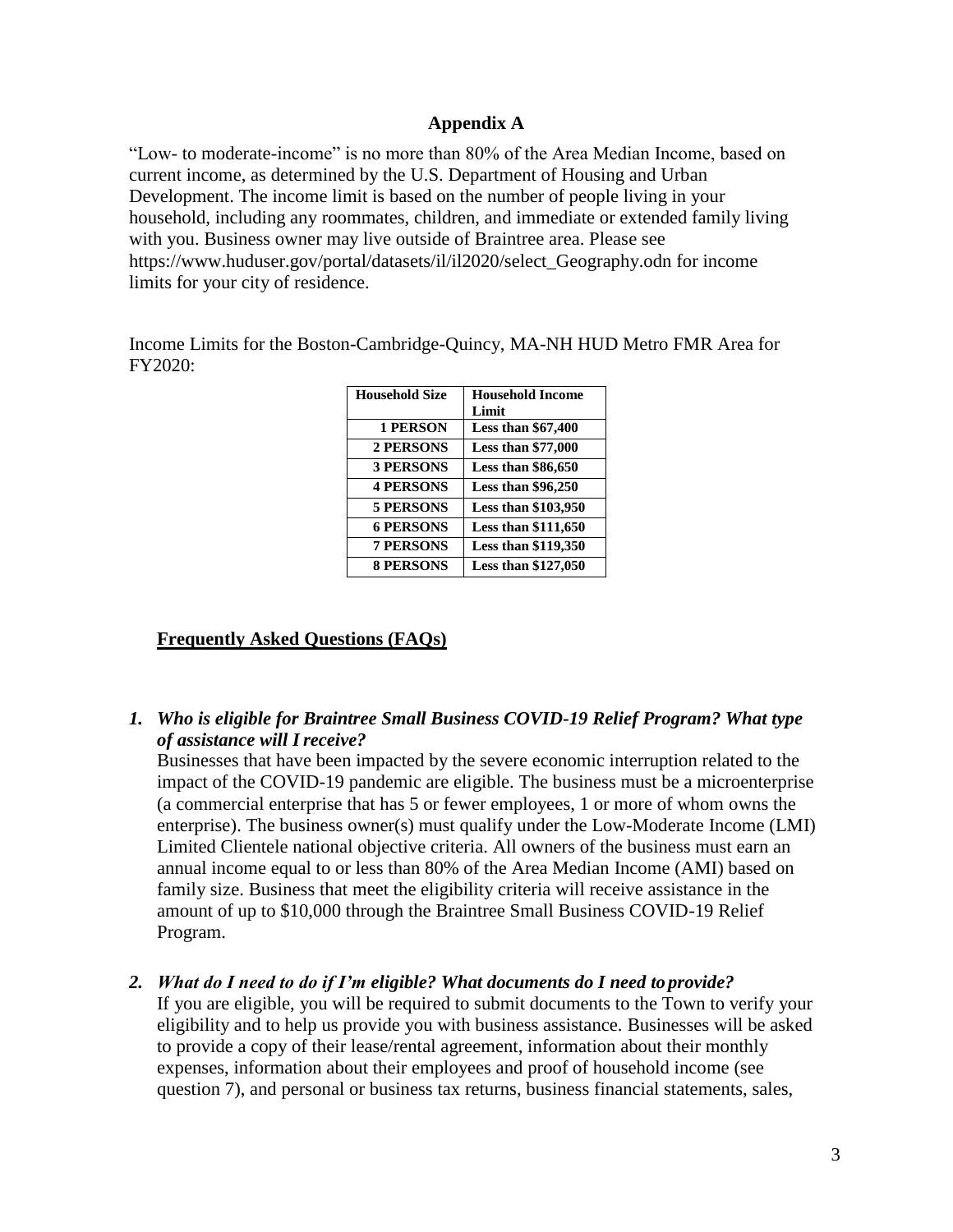year/year quarter/quarter comparisons. Some businesses may be asked to provide additional documentation. We will never ask about your citizenship status or ask for any immigration documentation.

The Town is committed to your privacy. If you are eligible, your application may be subject to a monitoring by the Town and DHCD in order to meet CDBG program requirements. Your information will not be shared outside of the Town or DHCD.

# *3. Is the funding a grant?*

Yes, the assistance through the Braintree Small Business COVID-19 Relief Program is a grant. The grant will require repayment only if the terms of the grant agreement are not met.

The Mayor's Office staff will work with eligible business owners to complete the full application. Staff will help answer any questions you have and will review your application once it is complete. If the staff approves your application, we will issue a grant agreement. Grant funds will be advanced to the business to then pay for eligible costs, and documentation of what the grant funds paid must be provided to the Town within 30 - 45 days. Grant funds cannot be used to reimburse costs paid by another source. The business will be required to submit a signed Duplication of Benefits Certification for CDBG-CV Funds Form (Appendix A of the Final Application).

*4. Is there a cap on how much assistance I can receive from the Braintree Small Business COVID-19 Relief Program?*

You may receive up to \$10,000 in assistance.

*5. If I'm not eligible for the Braintree Small Business COVID-19 Relief Program, what should I do?*

If you are not eligible for this program, you may still be eligible for business assistance from other local sources.

*6. What do I do if I can't fill out the form online because of a disability, lack of internet access, a language barrier, or some other reason?*

If you need assistance completing the form, you may contact 781-794-8100 or smallbusinessrelief@braintreema.gov. Please include your name, address, and phone number.

*7. How do I calculate my current family income?* Please see [https://www.ecfr.gov/cgi-bin/text](https://www.ecfr.gov/cgi-bin/text-idx?SID=db9966875c02b9b808b58d2494874a6a&mc=true&node=sp24.1.5.f&rgn=div6#se24.1.5_1612)[idx?SID=db9966875c02b9b808b58d2494874a6a&mc=true&node=sp24.1.5.f&rgn=div6#s](https://www.ecfr.gov/cgi-bin/text-idx?SID=db9966875c02b9b808b58d2494874a6a&mc=true&node=sp24.1.5.f&rgn=div6#se24.1.5_1612) [e24.1.5\\_1612](https://www.ecfr.gov/cgi-bin/text-idx?SID=db9966875c02b9b808b58d2494874a6a&mc=true&node=sp24.1.5.f&rgn=div6#se24.1.5_1612) 

Income information means information relating to a family's income, including: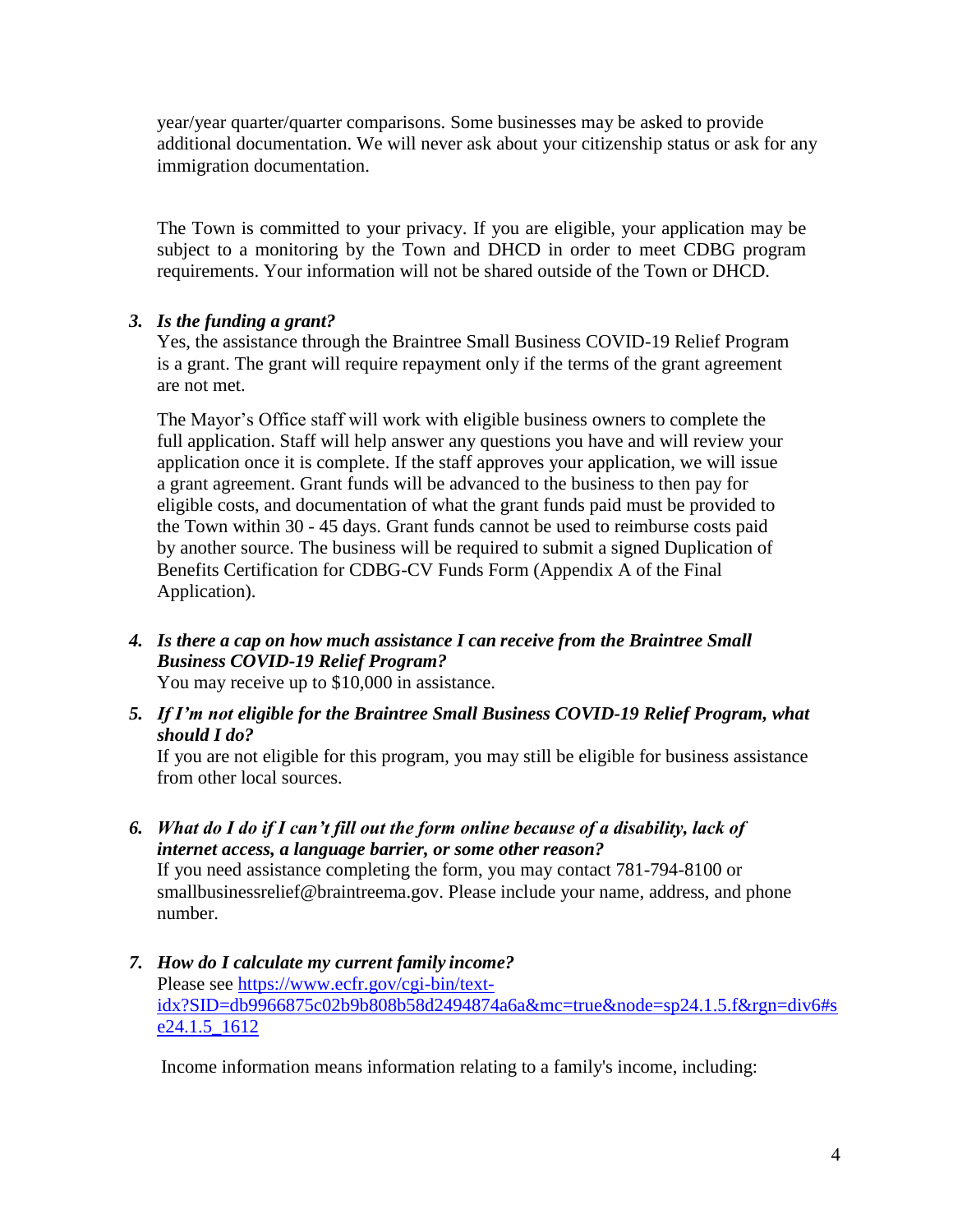(1) All employment [income information](https://www.law.cornell.edu/definitions/index.php?width=840&height=800&iframe=true&def_id=b889f7ef6875842d06580041477da471&term_occur=999&term_src=Title:24:Subtitle:A:Part:5:Subpart:B:5.214) known to current or previous employers or other income sources that [HUD](https://www.law.cornell.edu/definitions/index.php?width=840&height=800&iframe=true&def_id=4b78e5fd2284e72f267e7c82c1664dd7&term_occur=999&term_src=Title:24:Subtitle:A:Part:5:Subpart:B:5.214) or the [processing entity](https://www.law.cornell.edu/definitions/index.php?width=840&height=800&iframe=true&def_id=163cc51e576e981d70542a45174494ab&term_occur=999&term_src=Title:24:Subtitle:A:Part:5:Subpart:B:5.214) determines is necessary for purposes of determining an [assistance applicant's](https://www.law.cornell.edu/definitions/index.php?width=840&height=800&iframe=true&def_id=58fc830781f61b058ac1762f2416691d&term_occur=999&term_src=Title:24:Subtitle:A:Part:5:Subpart:B:5.214) or [participant'](https://www.law.cornell.edu/definitions/index.php?width=840&height=800&iframe=true&def_id=4224bbc4fdcbc17754a5215e5f8de924&term_occur=999&term_src=Title:24:Subtitle:A:Part:5:Subpart:B:5.214)s eligibility for, or level of assistance in, a covered program;

(2) All information about wages, as defined in the [State'](https://www.law.cornell.edu/definitions/index.php?width=840&height=800&iframe=true&def_id=cc0707efb2cf721de68fee8bce68a422&term_occur=999&term_src=Title:24:Subtitle:A:Part:5:Subpart:B:5.214)s unemployment compensation law, including any [Social Security Number;](https://www.law.cornell.edu/definitions/index.php?width=840&height=800&iframe=true&def_id=09677e490cc85531e5af05a6da3e75f5&term_occur=999&term_src=Title:24:Subtitle:A:Part:5:Subpart:B:5.214) name of the employee; quarterly wages of the employee; and the name, full address, telephone number, and, when known, [Employer](https://www.law.cornell.edu/definitions/index.php?width=840&height=800&iframe=true&def_id=2a17fe30e45ac60ee4f098bf2ac16aa4&term_occur=999&term_src=Title:24:Subtitle:A:Part:5:Subpart:B:5.214)  [Identification Number](https://www.law.cornell.edu/definitions/index.php?width=840&height=800&iframe=true&def_id=2a17fe30e45ac60ee4f098bf2ac16aa4&term_occur=999&term_src=Title:24:Subtitle:A:Part:5:Subpart:B:5.214) of an employer reporting wages under a [State](https://www.law.cornell.edu/definitions/index.php?width=840&height=800&iframe=true&def_id=cc0707efb2cf721de68fee8bce68a422&term_occur=999&term_src=Title:24:Subtitle:A:Part:5:Subpart:B:5.214) unemployment compensation law;

(3) With respect to unemployment compensation:

(i) Whether an individual is receiving, has received, or has applied for unemployment compensation;

(ii) The amount of unemployment compensation the individual is receiving or is entitled to receive; and

(iii) The period with respect to which the individual actually received such compensation;

(4) Unearned [IRS](https://www.law.cornell.edu/definitions/index.php?width=840&height=800&iframe=true&def_id=48665c20ad24dc4c29206c62e47af998&term_occur=999&term_src=Title:24:Subtitle:A:Part:5:Subpart:B:5.214) income and self-employment, wages and retirement income as described in the [Internal Revenue Code,](https://www.law.cornell.edu/topn/irc) [26 U.S.C. 6103\(l\)\(7\);](https://www.law.cornell.edu/uscode/text/26/6103#l_7) and

(5) Wage, social security (Title II), and supplemental security income (Title XVI) data obtained from the Social Security Administration.

# *8. How do I calculate my family size?*

Family includes, but is not limited to, the following, regardless of actual or perceived sexual orientation, gender identity, or marital status:

- 1. A single person, who may be an elderly person, displaced person, disabled person, near-elderly person, or any other single person; or
- 2. A group of persons residing together, and such group includes, but is not limited to:
	- i. A family with or without children (a child who is temporarily away from the home because of placement in foster care is considered a member of the family);
	- ii. An elderly family;
	- iii. A near-elderly family;
	- iv. A disabled family;
	- v. A displaced family; and
	- vi. The remaining member of a tenant family.

# *9. How do I verify my income?*

If you used 2020 projected total household income to determine LMI, please provide the following income verification:

- 1. Wages or distributions paid to the owner for most recent 8-week period
- 2. Wages or other income & pay stubs for most recent 8-week period
- 3. Wages or other income